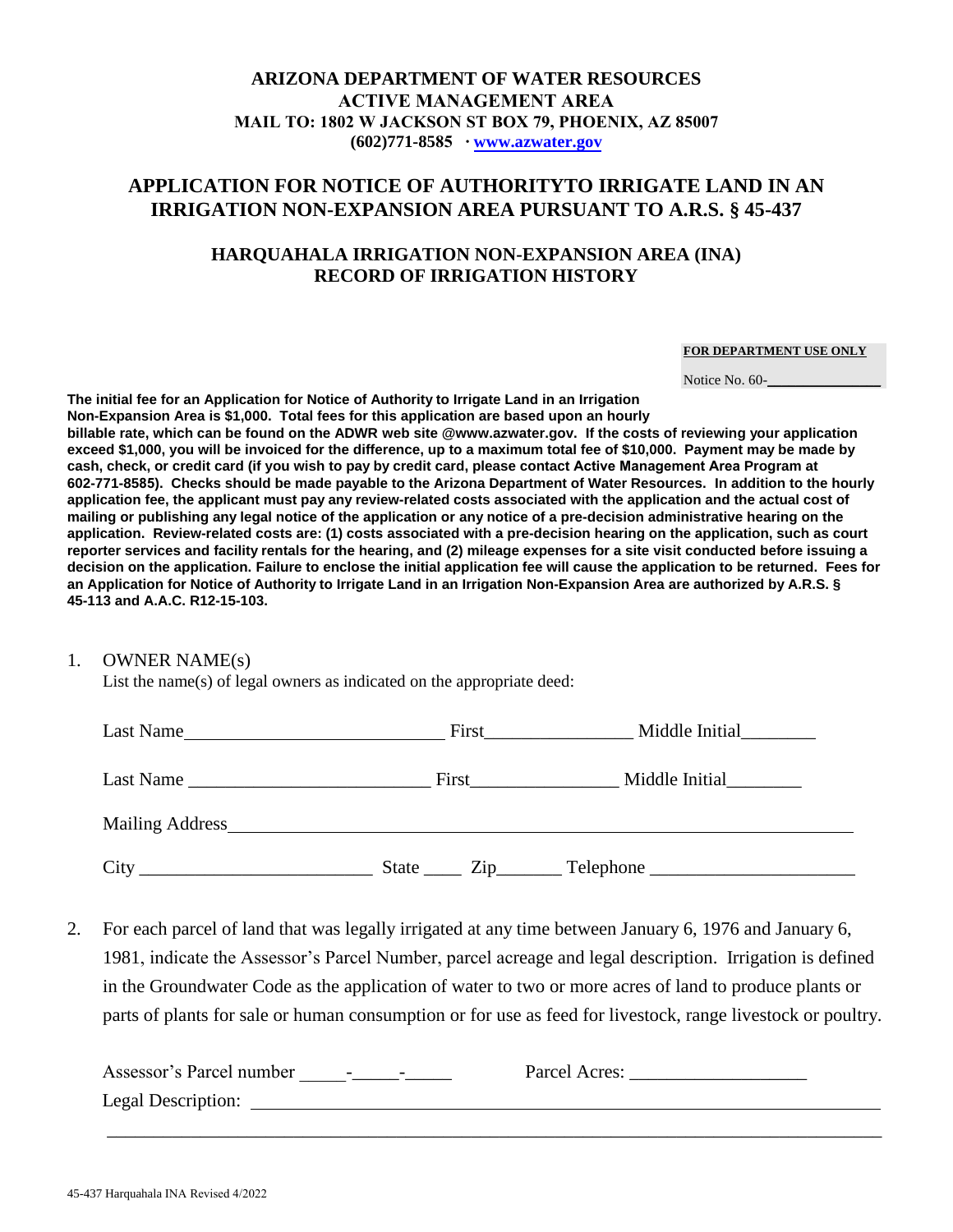| Assessor's Parcel number<br>$\overline{\phantom{0}}$<br>$\overline{\phantom{0}}$ | Parcel Acres: |
|----------------------------------------------------------------------------------|---------------|
| Legal Description:                                                               |               |
|                                                                                  |               |

(Use additional sheet if necessary.)

- 3. Indicate the number of acres irrigated on the land described above in Item No. 2 during the period January 6, 1976 to January 6, 1981: \_\_\_\_\_\_\_\_\_\_\_\_\_\_\_\_\_\_\_
- 4. Describe the location of each private well used to irrigate the land. Indicate the well registration number and as accurately as possible the year the well was drilled. In addition, please indicate whether or not you own the well(s).

| DWR Well        | 10 acre       | 40 acre       | 160 ac        | Section | Township | Range | Year    | Owned by you? $(Y/N)$ |
|-----------------|---------------|---------------|---------------|---------|----------|-------|---------|-----------------------|
| Regist. No      | $\frac{1}{4}$ | $\frac{1}{4}$ | $\frac{1}{4}$ |         |          |       | Drilled |                       |
| $55 -$          |               |               |               |         |          |       |         |                       |
| $55 -$          |               |               |               |         |          |       |         |                       |
| $\overline{55}$ |               |               |               |         |          |       |         |                       |
| $55-$           |               |               |               |         |          |       |         |                       |
| $\overline{55}$ |               |               |               |         |          |       |         |                       |

- 5. Are approved measuring devices installed on the well(s) in Item 4? Yes No If so, please indicate measuring device type.
- 6. Is the land served by an Irrigation District or Agricultural Improvement Districts? Yes No Is so, give name of District.
- 7. Is groundwater the sole source of water for irrigation? No No No No
- 8. If other sources are utilized, please indicate what they are: i.e. surface water, effluent, etc.
- 9. On the attached grid, draw a map of the irrigated land as described in Item 2 and indicate the location of the wells described in Item 4.

| $I(we)$ , |                                                              | hereby affirm that all information provided in this application is |
|-----------|--------------------------------------------------------------|--------------------------------------------------------------------|
|           | (Print Name)                                                 |                                                                    |
|           | true and correct to the best of my/our knowledge and belief. |                                                                    |

**Signature of Applicant(s)**

 **Date**